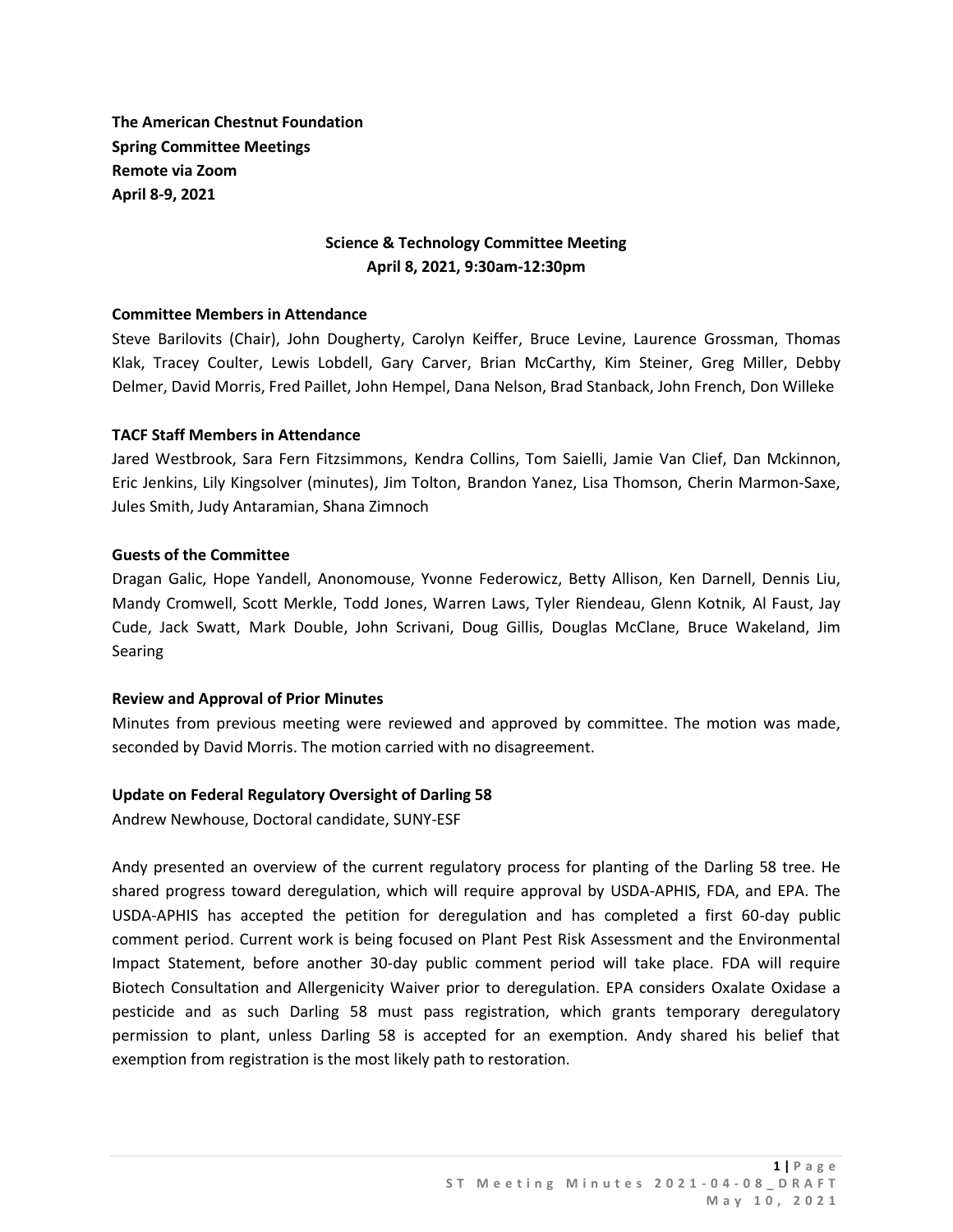If we obtain regulatory permission to distribute trees, we will continue to increase diversity through outcrossing of Darling 58, currently on its 3<sup>rd</sup> generation of offspring. Distribution of pollen will be more effective than distribution of seedlings as we seek to distribute Darling 58. Improvement of OxO gene would include targeted expression rather than constant expression. Continued exploration of genetic modification to move and enhance genes will be important.

Andy answered questions on the possibility of further transformations, the approval process, gene makeup, allergenicity, and phytophthora resistance.

# **History of Development of Somatic Embryogenesis System at University of Georgia**

Dr. Scott Merkle, Professor of Forest Biology at University of Georgia

Dr. Merkle presented an overview of the history of his work in somatic embryogenesis and the evolution of its protocol and research application through the years. Dr. Merkle explains shortcomings and benefits of this process. The more Chinese there is in a backcross line, the less likely this process is to be successful. Entire process takes ~2.5 years. Internodes of trees grown through somatic embryogenesis are short but taller growth can be stimulated by cutting trees back to stump sprouts.

Dr. Jared Westbrook coordinated collection of different chestnut founder lines throughout native range to be cultured. Some genotypes will work well for gene transformation; others will work better for somatic embryogenesis. Dr. Merkle explained the microprojectile bombardment method for gene insertion and transient versus stable expression of American chestnut lines.

Dr. Merkle fielded questions regarding his embryogenesis process and seed fertilization.

# **Propagation of American Chestnut from Cuttings**

Dr. Dragan Galic, The Canadian Chestnut Council

Dr. Galic presented a summary of the optimal conditions for propagating American chestnuts from cuttings. He explained his protocol for encouraging growth in American chestnut cutting, taking into account the obstacle of trying to stimulate new vegetative growth. He also explained his research with various methods of grafting, including using etiolated tissue, and the importance of the scion/rootstock relationship.

Dr. Galic responded to questions regarding advantageous growth in American chestnuts and the physiology of juvenility.

# **Meeting the Challenges of American Chestnut Restoration**

Dr. Jared Westbrook, Director of Science, The American Chestnut Foundation